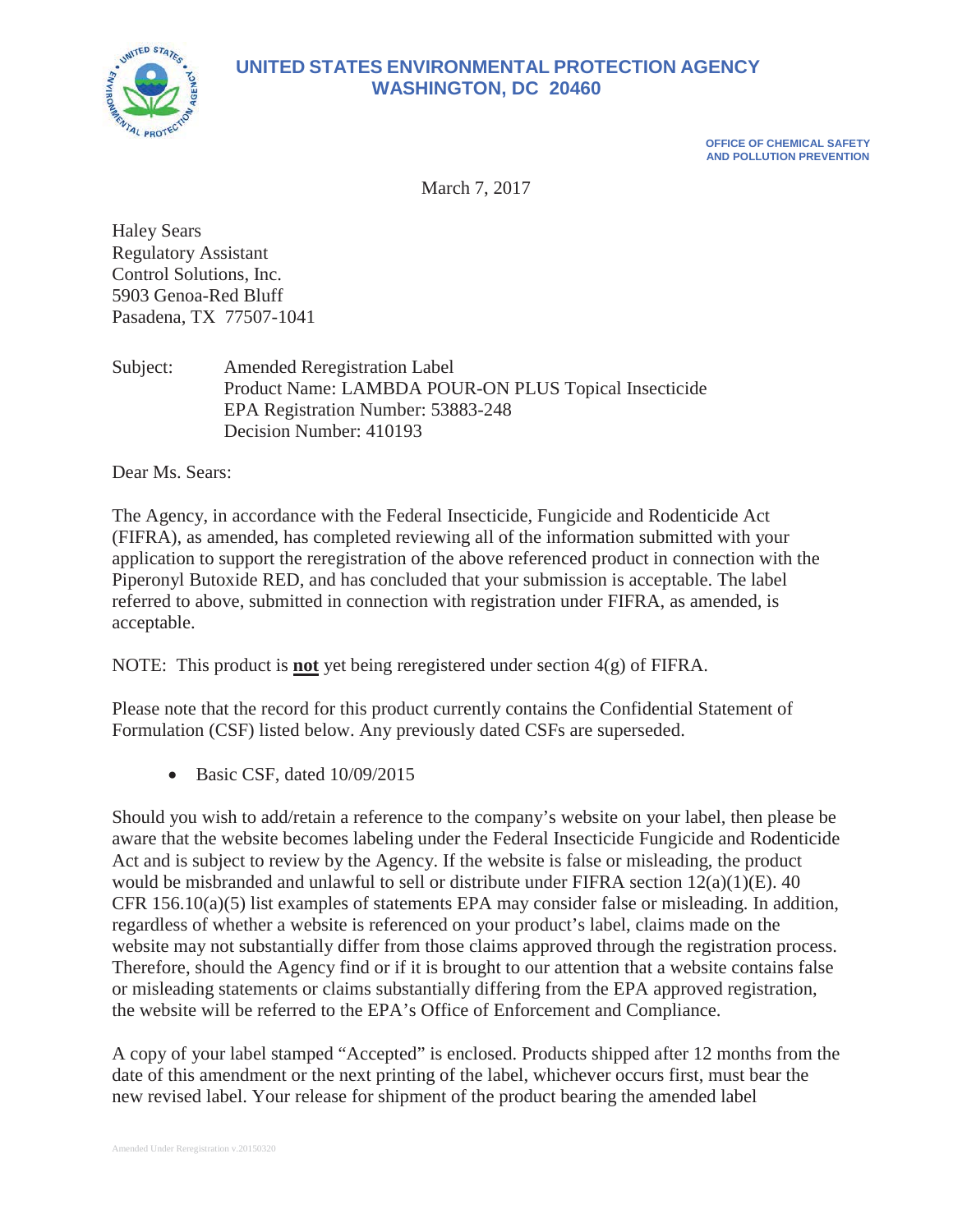Page 2 of 2 EPA Reg. No. 53883-248 Decision No. 410193

constitutes acceptance of these conditions. If these conditions are not complied with, the registration will be subject to cancellation in accordance with FIFRA section 6.

If you have any questions, you may contact Julie Breeden-Alemi at 703-347-0511 or via email at Breeden-Alemi.Julie@epa.gov.

Sincerely, for For

Gene Benbow, Acting Product Manager 4 Invertebrate and Vertebrate Branch 1 Registration Division (7505P) Office of Pesticide Programs

Enclosure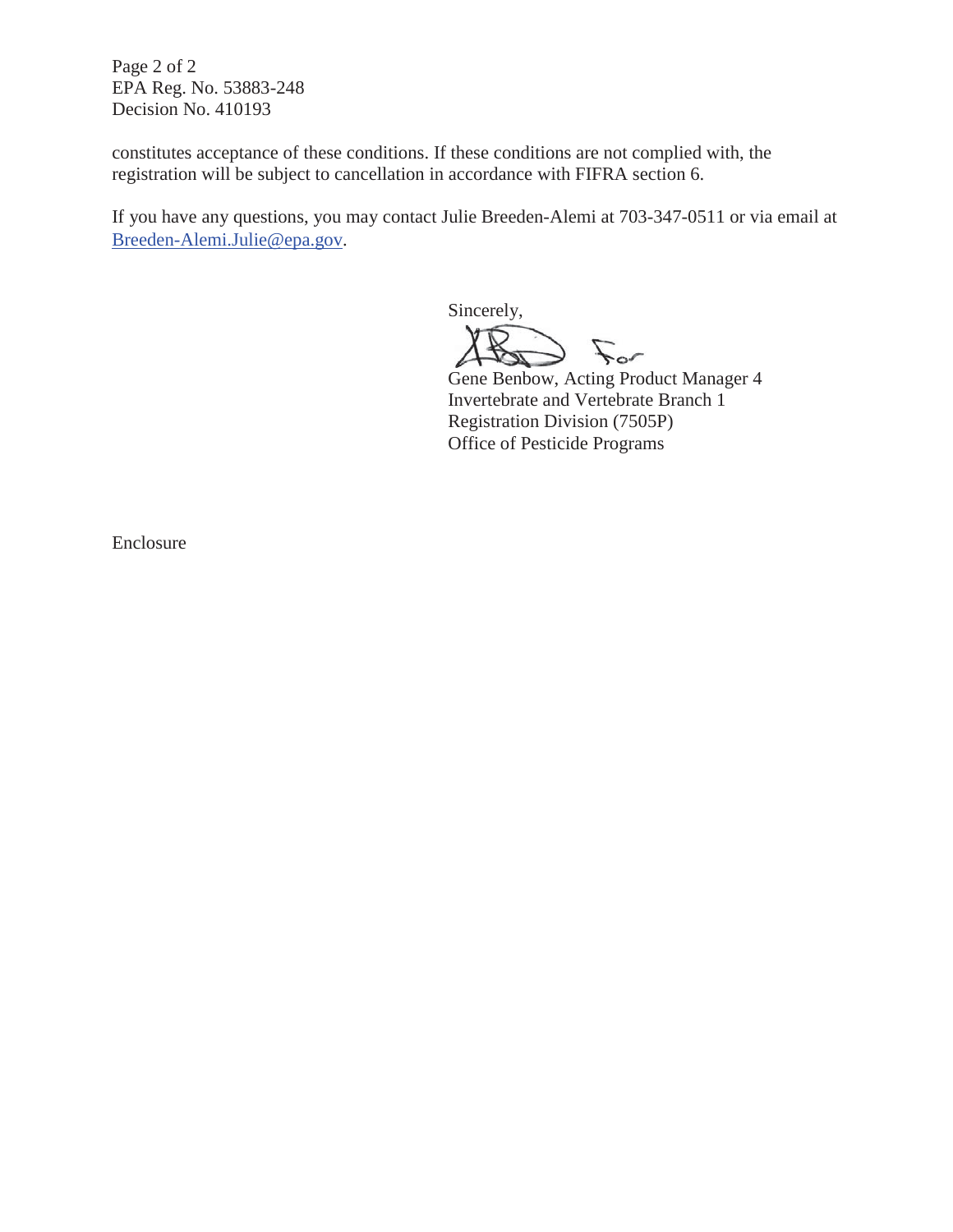# LAMBDA POUR-ON *PLUS*

Topical Insecticide

[ALT Brand Name: Martin's Cyonara Plus Pour-On Topical Insecticide]

[ALT Brand Name: Cyonara Plus ]

For the control of lice and horn flies on beef cattle, cows and calves

[Treats 378 cattle (<600 lbs.) [for gallon size packaging]

[Treats 94 cattle (<600 lbs.) [for quart size packaging only]

[Contains Lambda-Cyhalothrin and PBO]

[Ready-To-Use Synergized Formula]



and Rodenticide Act as amended, for the pesticide registered under EPA Reg. No. 53883-248

#### **ACTIVE INGREDIENT:**

| 1 በ%   |
|--------|
| .5 በ%  |
| 94 0%  |
| 100 0% |

EPA Reg. No.: 53883-248 EPA Est. No.: 53883-TX-002

# **Keep Out of Reach of Children WARNING**

(See back panel for additional Precautionary Statements)

| <b>FIRST AID</b>                                                                                                                                                                                                                                                |                                                                                                                                                                                                                                                                                                                                    |  |  |
|-----------------------------------------------------------------------------------------------------------------------------------------------------------------------------------------------------------------------------------------------------------------|------------------------------------------------------------------------------------------------------------------------------------------------------------------------------------------------------------------------------------------------------------------------------------------------------------------------------------|--|--|
| <b>IF SWALLOWED</b>                                                                                                                                                                                                                                             | Call poison control center or doctor immediately for treatment advice.<br>$\bullet$<br>Have person sip a glass of water if able to swallow.<br>$\bullet$<br>Do not induce vomiting unless told to do so by a poison control center or doctor.<br>$\bullet$<br>Do not give anything by mouth to an unconscious person.<br>$\bullet$ |  |  |
| <b>IF INHALED</b>                                                                                                                                                                                                                                               | Move person to fresh air<br>$\bullet$<br>If person is not breathing, call 911 or an ambulance, then give artificial respiration,<br>$\bullet$<br>preferably mouth to mouth if possible. Call a poison control center or doctor for<br>further treatment advice.                                                                    |  |  |
| <b>IF ON SKIN OR</b><br><b>CLOTHING</b>                                                                                                                                                                                                                         | Take off contaminated clothing.<br>$\bullet$<br>Rinse skin with plenty of water for 15-20 minutes<br>$\bullet$<br>Call a poison control center or doctor for treatment advice.<br>$\bullet$                                                                                                                                        |  |  |
| <b>IF IN EYES</b>                                                                                                                                                                                                                                               | Hold eye open and rinse slowly and gently with water for 15-20 minutes.<br>$\bullet$<br>Remove contact lenses, if present, after the first 5 minutes, then continue rinsing<br>$\bullet$<br>eye.<br>Call a poison control center or doctor for further treatment advice.<br>$\bullet$                                              |  |  |
| <b>HOT LINE NUMBER</b><br>Have the product container or label with you when calling a poison control center or doctor, or going for<br>treatment. You may also contact SafetyCall® International (866) 897-8050 for emergency medical<br>treatment information. |                                                                                                                                                                                                                                                                                                                                    |  |  |

Net Contents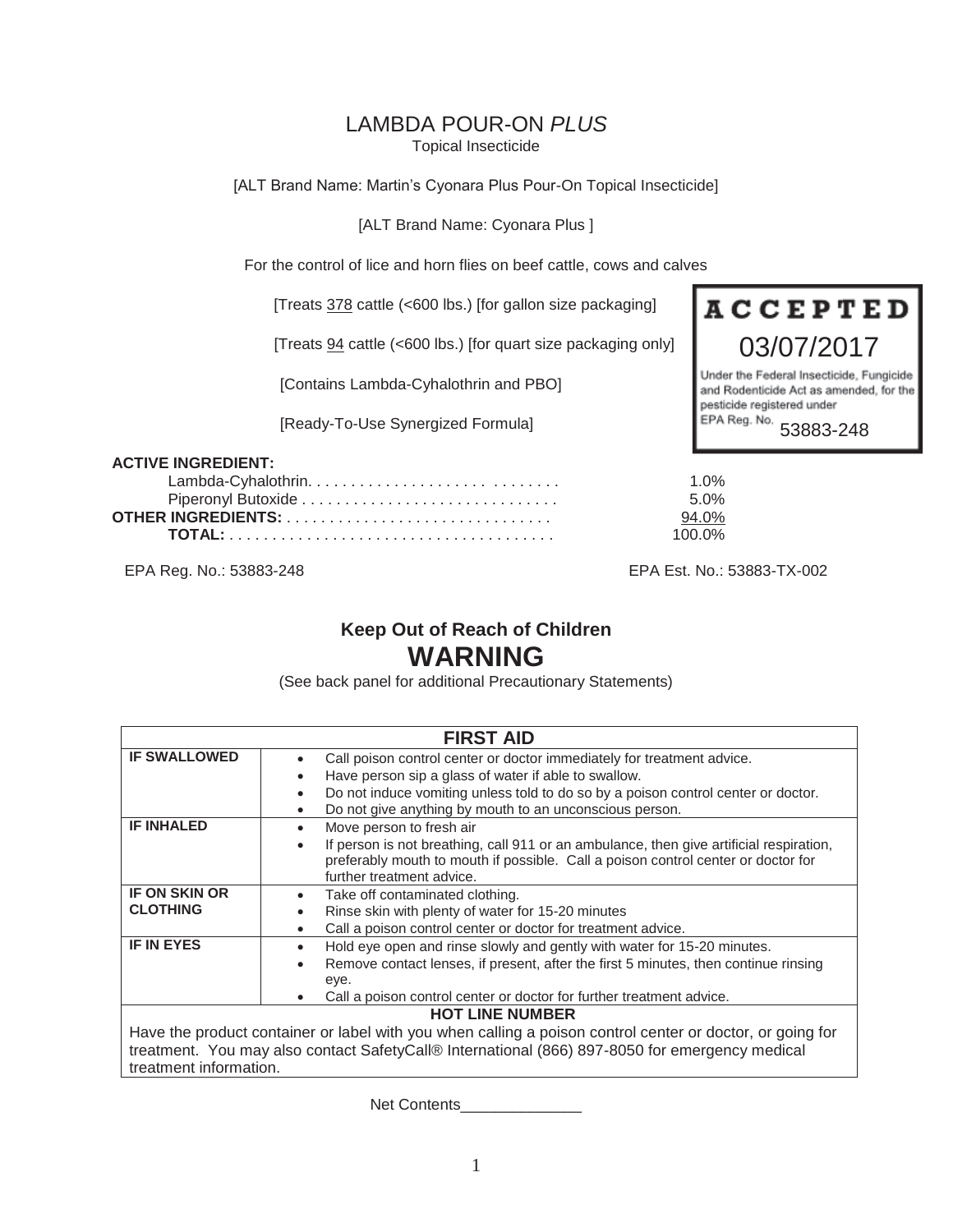## **PRECAUTIONARY STATEMENTS HAZARDS TO HUMANS AND DOMESTIC ANIMALS**

**WARNING -** May be fatal if swallowed.Harmful if inhaled or absorbed through the skin. Causes moderate eye irritation. Avoid breathing vapors or spray mist. Avoid contact with skin, eyes or clothing. Wear long-sleeved shirt and long pants, socks, shoes, and gloves. Remove contaminated clothing and wash before re-use. Wash thoroughly with soap and water after handling and before eating, drinking, chewing gum, or using tobacco.

**Environmental Hazards:** This pesticide is toxic to aquatic organisms, including fish and invertebrates. Do not apply directly to or near water. Drift and run-off may be hazardous to fish in water adjacent to treated areas. Do not contaminate water when disposing of equipment, washwater, or rinsate.

**Physical or Chemical Hazards:** Do not store near heat or open flame.

## **DIRECTIONS FOR USE**

It is a violation of Federal law to use this product in a manner inconsistent with its labeling.

Application is prohibited directly into sewers or drains, or to any area like a gutter where drainage to sewers, storm drains, water bodies, or aquatic habitat can occur. Do not allow the product to enter any drain during or after application.

Ready to Use – dilution is not necessary. This product may be used with automatic dosing systems.

#### **Restrictions:**

- Do not apply to lactating or dry dairy cows, or to the face of beef cattle, cows or calves. LAMBDA Pour-On *PLUS* is not recommended for use on veal calves.
- Do not make applications during rain.

| Apply to                                                                                         | <b>Target Insects</b> | <b>Dosage</b>                                                                                                                                                                                             |
|--------------------------------------------------------------------------------------------------|-----------------------|-----------------------------------------------------------------------------------------------------------------------------------------------------------------------------------------------------------|
| Beef Cattle, Cows and<br>Calves                                                                  | Lice*, Horn Flies     | Apply product down the backline at the rate of 10 mL<br>(1/3 fl oz) per head for cattle weighing less than 600 lb.<br>or at a rate of 15 mL (1/2 fl oz) per head for cattle<br>weighing more than 600 lb. |
| Repeat as necessary but, do not apply more than once every two weeks and do not apply more often |                       |                                                                                                                                                                                                           |

than four times within any six month period.

\* For reduction of sucking lice, two treatments at a 14-day interval are recommended.

**Note:** LAMBDA Pour-On *PLUS* is not effective in controlling cattle grubs. This product may be applied to cattle at any time during the year and not have host-parasite reactions, associated with grub treatment products, occur. Use LAMBDA Pour-On *PLUS* in an IPM (integrated pest management) system which may involve repeat treatments and the use of other pest control practices. Continued exposure of horn flies to a single class of insecticide (e.g. pyrethroids or organophosphates) may lead to the development of resistance to that class of insecticide. In order to reduce the possibility of horn flies developing resistance, it is important to rotate, on a seasonal basis, the class of insecticide used and/or the method of horn fly control. For advice concerning current control practices with relation to specific local conditions, consult resources in resistance management programs and your Cooperative Agricultural Extension Service.